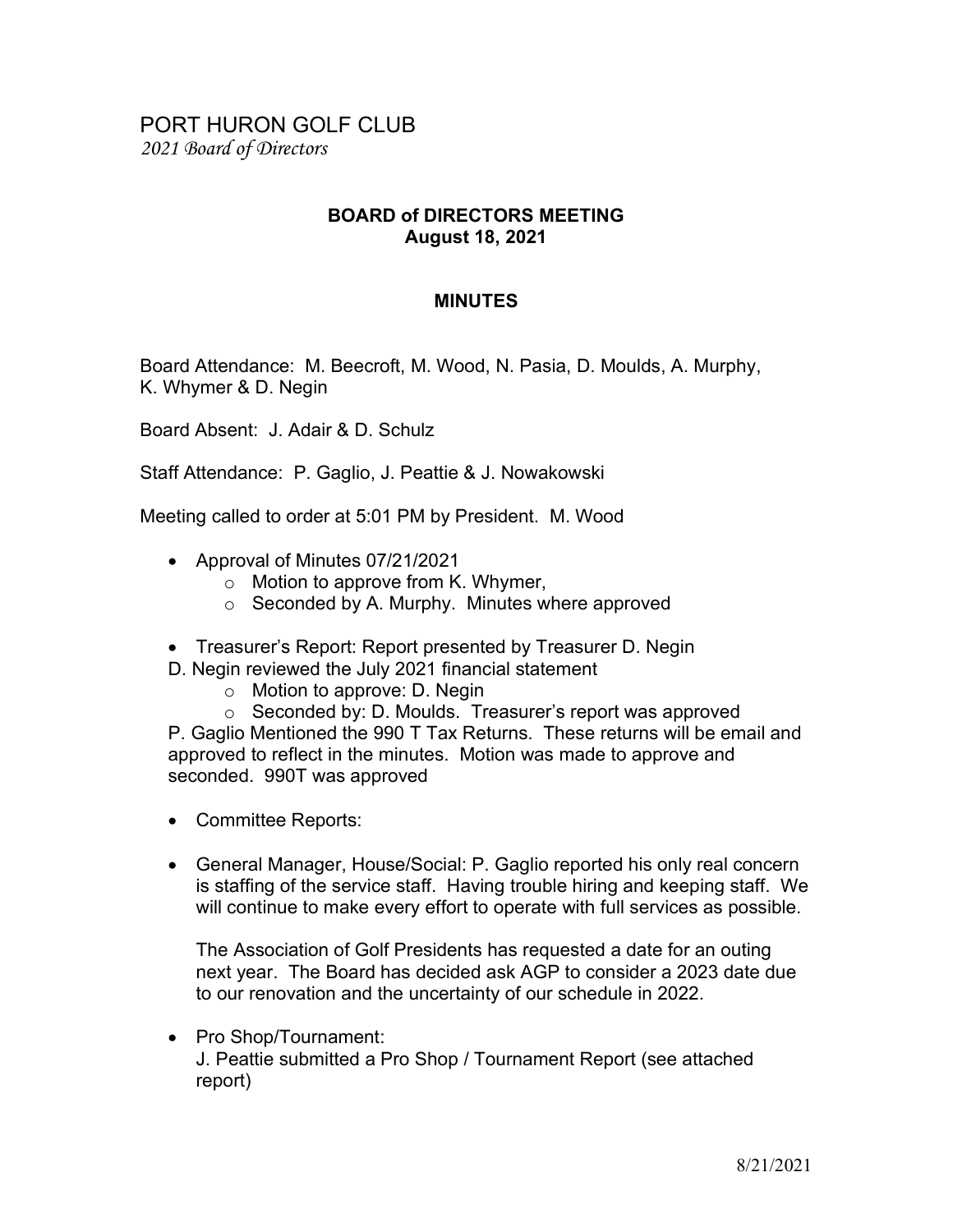The board requested the membership be notified of all the events scheduled and that a description of these event be provided for the new member so the understand each event.

Green:

J. Nowakowski reported all is going well with the golf course operation. Staffing is good. The course is great condition.

The Greens Committee is working on the Tree List for 2022 and will be getting pricing to clear the dune between number 4 and 7.

The committee would like to send a notice to the membership to stay out of the no-mow areas and to follow proper course etiquette.

J. Nowakowski also reported that he has secured the service of having a drown fly-over for aero views of the course. Before and after the renovation project.

M. Wood gave a Tee Project update. Additional tree work was done on the ninth tee due to storm damage and additional work behind number five green.

| • Membership          |          |                       |
|-----------------------|----------|-----------------------|
| <b>Theodore Barss</b> | Michelle | Social                |
| Dario Benedetti       | Lisa     | <b>Regular Family</b> |
| <b>Thomas Green</b>   | Kathy    | Regular               |
|                       |          |                       |

- o Motion to approve: K. Whymer
- o Seconded by: D. Negin

Membership in

o Motion Approved

A letter and request by Scott Albert were reviewed. P. Gaglio will contact Mr. Albert and discuss what membership he should consider. Upon application the Board will decide how to proceed with his request.

 Enrichment Fund P. Gaglio provided a report on the enrichment fund report. Funds approved for the House Committee will be used for TV in the pool building